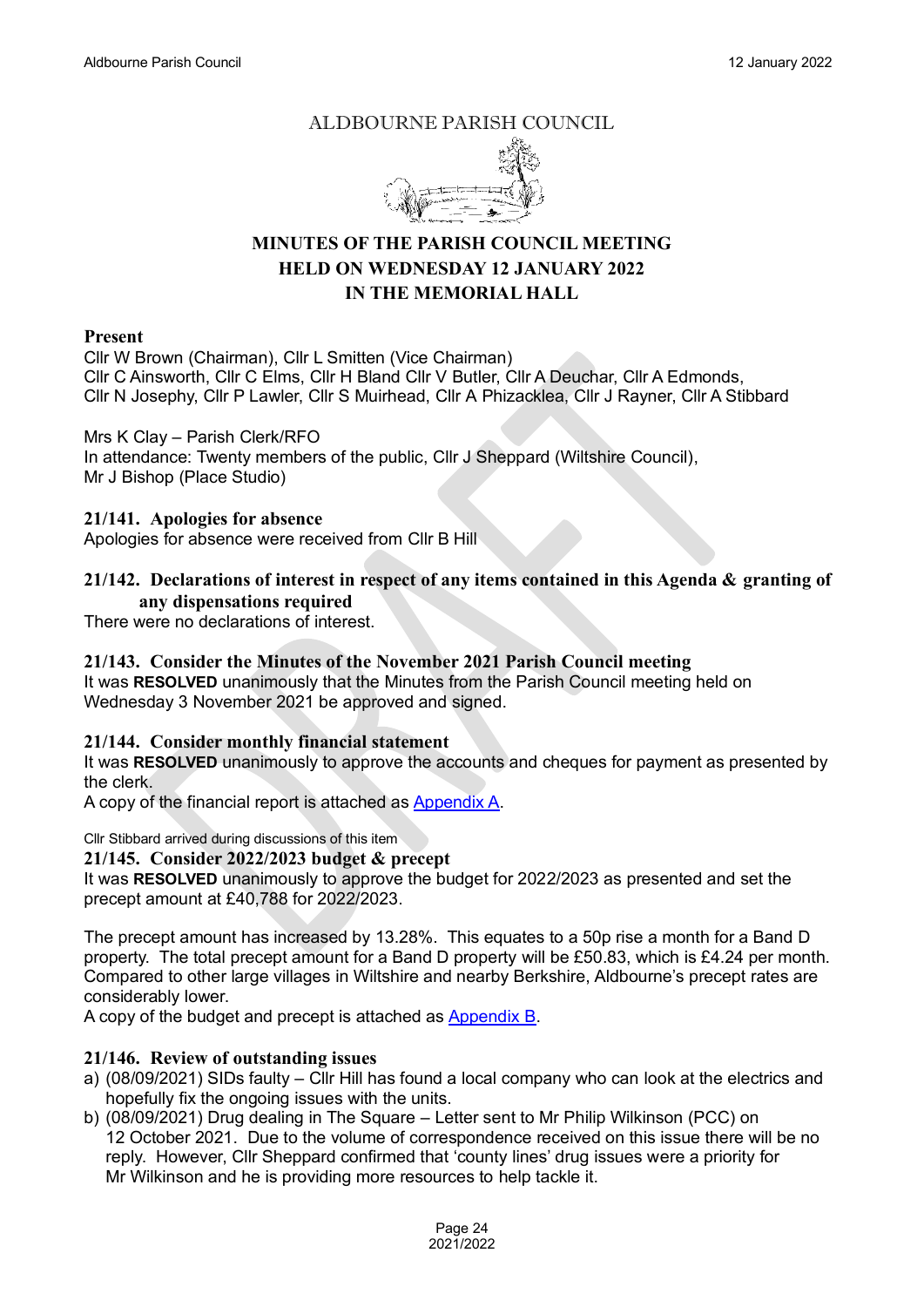- c) (06/10/2021) Speeding Letter sent to Mr Philip Wilkinson (PCC) on 12 October 2021. Due to the volume of correspondence received on this issue there will be no reply. However, Cllr Sheppard confirmed that speeding was a priority for Mr Wilkinson, and he is providing more resources to help tackle it.
- d) (06/10/2021) Purchase of new VAS/SID Cllr Hill no longer feels purchasing another SID is the correct course of action currently. He is looking into other options, such as trying to re-establish the Community Speed Watch.
- e) (06/10/2021) Street light out on West Street (near Back Lane) Now repaired.
- f) (06/01/2021) Verge cutting Letter to be sent to Cllr McClelland this month reminding him about the PC's request for the verges in the parish to be cut earlier.
- g) (03/11/2021) Signs for play areas The dog signs were ordered after the last meeting and have been installed in all the play areas.
- h) (03/11/2021) School crossing light Wiltshire Council advise the unit has been repaired.
- i) (03/11/2021) ARC proposed plans for Palmer's Field Further consultation being held by ARC in February. The Parish Council will discuss the plans as soon as they are asked to by ARC.

#### **21/147. Questions and requests from the public for councillors to consider**

• Query about traffic calming by the Post Office junction. There have been rumours that it is being considered.

The Council confirmed that there are no plans to install traffic calming by the Post Office. Should this change in the future there would be a consultation with the village before any decision was made.

• Parking around the Post Office area was raised as an issue for the school coaches. School children have been late several times recently due to inconsiderately parked cars opposite Castle Street.

The issue of parking by the Post Office has been discussed many times over the years. It was agreed to add an item to the February agenda to allow for further discussions.

- Questions about housing allocation numbers.
- Question about school places in relation to further housing.

## **21/148. Discuss the indicative housing needs allocation for Aldbourne within Wiltshire Council's Local Plan Review**

It was **RESOLVED** six in favour, five against, with three abstentions, that Aldbourne Parish Council will not challenge the allocation of forty (40) new homes by 2036 for Aldbourne in the Wiltshire Council Local Plan Review.

The vote on this item was taken out of order following discussions under item 21/149.

## **21/149. Consider updates, including decision on site allocations, to the draft Neighbourhood Plan following Regulation 14**

Cllr Deuchar thanked Place Studio for the work they have carried out to get the Neighbourhood Pan to the current stage. Without their help the plan would never have got as far as it has. Cllr Deuchar also expressed thanks to the other steering committee members, Miss C Wallin and Mr C Williams. The Chairman added the Councils thanks to everyone who has been involved in producing the neighbourhood plan.

The Neighbourhood Plan is for the whole community of Aldbourne but does have to follow the processes laid down in law. The current plan has almost entirely been funded by grants, with little precept being used.

Jeff Bishop from Place Studio spoke about the recent Regulation 14 process and the outcome of this in terms of the feedback received. Particularly what the consequences were of leaving in or removing the Lottage Road site allocation.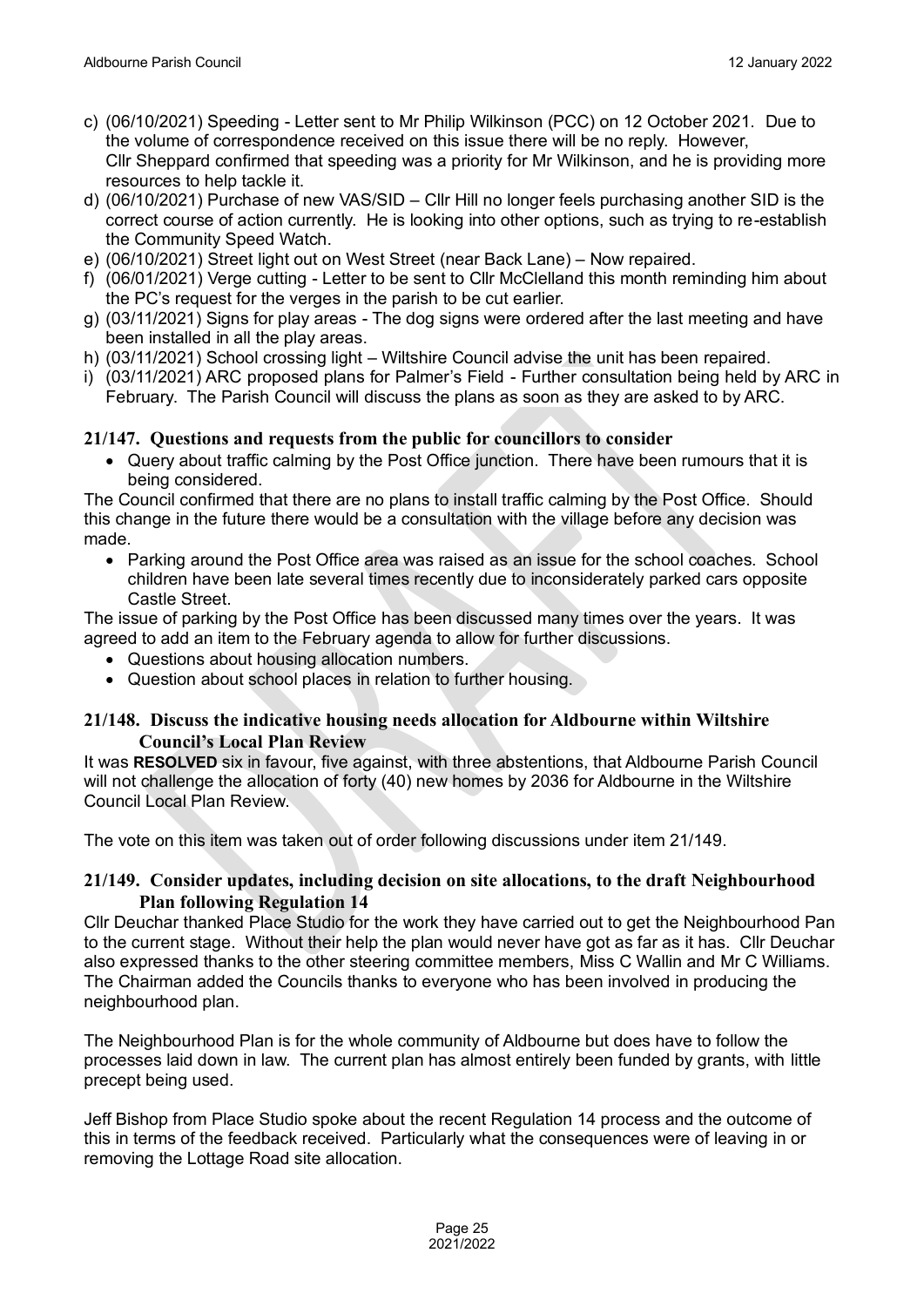A full and frank discussion was held by the Council in relation to site allocations, housing supply and sewer flooding.

It was **RESOLVED** unanimously that due to the huge amount of information needing to be processed, to defer further discussion/decisions on an update to the Aldbourne Neighbourhood Plan until the February 2022 meeting.

## **21/150. Update on refurbishment of the public toilets**

The toilet doors should be with the supplier by mid/late January, and they aim to fit them in early February.

There has sadly been further vandalism in the form of offensive graffiti which has meant that both toilets have had to be closed. Someone from the village has offered to try and help remove it, and a contractor will also be coming out to try the same and also a deep clean the toilets.

#### **21/151. Update on works in Rectory Wood & Palmer's Field**

The contractors were in the village last week and Monday this week and have completed all the works agreed.

Certhia Consulting will be asked for the costs of conducting a further inspection of the Ash trees in Rectory Wood this year.

## **21/152. Update on virtual paths following December CATG meeting and consider any further action required**

Cllr Ainsworth reported back on the discussion of the request for virtual paths on Marlborough Rd, Farm Lane and Castle Street at the December CATG meeting. It was agreed by CATG to prioritise the request for virtual paths at their March meeting. However, they asked that the Council prioritise only one road at first, as each one needs significant research and investigation by Wiltshire Council. This seemed counter intuitive to the Council as they felt it would surely be more cost effective to carry this out for all at the same time.

It was **RESOLVED** unanimously that the Parish Council's preference is that all three roads are considered. However, Marlborough Rd will be put forward as the priority, with Farm Lane in addition, should it not be possible for all three roads to be approved.

Cllr Sheppard advised that as Chairman of CATG, he will be pushing for all three roads to be added to the priority list.

## **21/153. Consider adoption of the November & December 2021 planning committee minutes**

It was **RESOLVED** unanimously to adopt the planning committee minutes from the meetings held on Wednesday 3 November 2021 & Wednesday 8 December 2021.

The minutes of the 8 December 2021 meeting were signed.

## **21/154. Wiltshire Council report**

Cllr Sheppard had attended a recent Environment Select Committee meeting where the head of highways had discussed verge cutting. Cllr Sheppard raised the issue of lack of communication with the parishes and how he is trying to get the highways department to listen to what the parishes want to have carried out. He impressed upon the head of highways that it is not that parishes dislike long grass and are complaining because they think the parish look untidy, but that they are concerned about highway safety. At the same meeting, he also raised the issues of maintenance of drains and gullies. He and three other councillors with rural parishes were pushing for more resources to put into this service. Currently the gulley clearing schedule means they are only cleared once every three years!